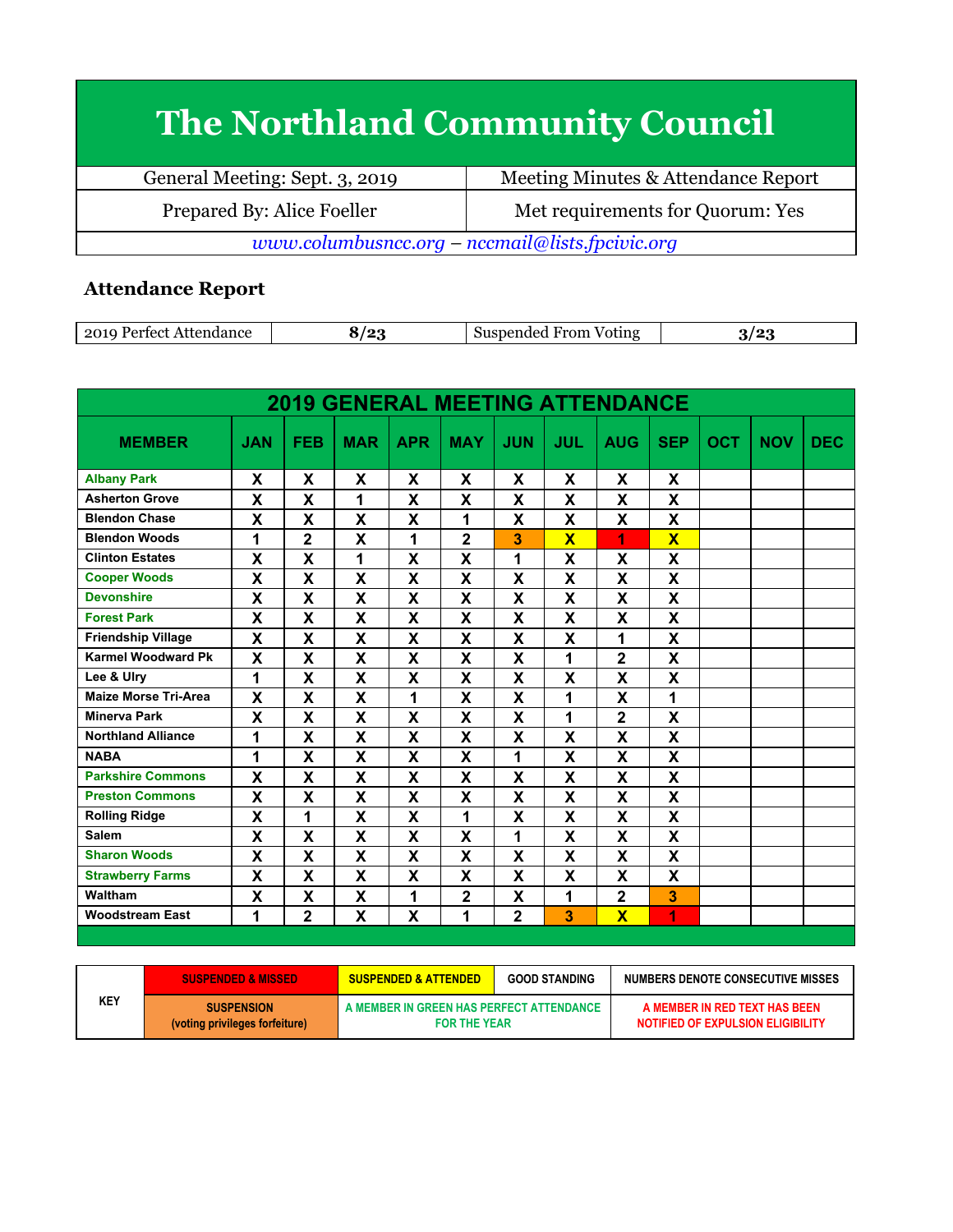| <b>Roll Call</b>                                                         | Alice Foeller                                                                                                                                                                                                                                                                                                                                                                                                                                                                                                                                                                                                                                                                                                                                                                                                                                                                                                                                                                                                                                                                                                                                                 |  |  |  |  |
|--------------------------------------------------------------------------|---------------------------------------------------------------------------------------------------------------------------------------------------------------------------------------------------------------------------------------------------------------------------------------------------------------------------------------------------------------------------------------------------------------------------------------------------------------------------------------------------------------------------------------------------------------------------------------------------------------------------------------------------------------------------------------------------------------------------------------------------------------------------------------------------------------------------------------------------------------------------------------------------------------------------------------------------------------------------------------------------------------------------------------------------------------------------------------------------------------------------------------------------------------|--|--|--|--|
| <b>Liaison Reports</b>                                                   |                                                                                                                                                                                                                                                                                                                                                                                                                                                                                                                                                                                                                                                                                                                                                                                                                                                                                                                                                                                                                                                                                                                                                               |  |  |  |  |
| <b>Columbus Fire Department</b><br>Station 24                            | No Report<br>$\bullet$                                                                                                                                                                                                                                                                                                                                                                                                                                                                                                                                                                                                                                                                                                                                                                                                                                                                                                                                                                                                                                                                                                                                        |  |  |  |  |
| <b>Columbus Police Department</b><br>Officers Scott Clinger / Larry Geis | Officer Clinger - You cannot file a report if you are not personally<br>$\bullet$<br>the victim of the crime, for example if you saw something happen to<br>your neighbor's house, your neighbor must file the report. But you<br>can call the police if something is happening on someone else's<br>property.<br>Officer Jones - We are finding out more from Facebook and<br>NextDoor than people calling the police. We need people to call the<br>police. If people call the police, that's the only way we will get more<br>police officers assigned and get accurate information about the<br>crime. You can also use the app or the columbuspolice.org website to<br>submit reports.<br>Officer Stafford - PACT (Policing and Community Together) is<br>$\bullet$<br>starting up this week. They will be addressing problem businesses<br>and some other things the vice unit previously addressed.<br>Member question: there is a right-turn only at Maple Canyon and<br>161 for the service road traffic, but people are still going straight or<br>turning left toward the light. Officer Clinger says every time he sees<br>it he pulls them over. |  |  |  |  |
| <b>City Attorney's Office</b><br>Sara Pomeroy                            | America's Best Value Inn on Sinclair - we succeeded in getting an<br>order to secure the building. They are allowed to have a few workers<br>staying there. We are seeing some progress there and they will have<br>to comply with all of the orders.<br>Member question: Trash and hoarding on Forest Hills and<br>$\bullet$<br>Ponderosa. Sara will check and reopen the case if possible.<br>Member question: Some of our hotels on 161 have left their national<br>$\bullet$<br>affiliations and become independent. Sometimes this is a red flag.<br>Are you monitoring? (The old Comfort Inn and the Days Inn at 161<br>and I-71.) Sara says it is on our radar. Their monthly hotel meeting is<br>tomorrow.                                                                                                                                                                                                                                                                                                                                                                                                                                            |  |  |  |  |
| <b>FACT &amp; Consider Biking</b><br>David Roseman                       | There are several bike path ramps and connectors and sidepaths are<br>in the works, that had been delayed. Side path addition to Ulry at Old<br>Hamilton.<br>Asherton Grove: They are going to widen Central College including a<br>10-foot wide shared-use path.                                                                                                                                                                                                                                                                                                                                                                                                                                                                                                                                                                                                                                                                                                                                                                                                                                                                                             |  |  |  |  |
| <b>Columbus Public Library Liaison</b><br>Keith Hanson                   | We are transitioning from summer to seeing the school students at<br>$\bullet$<br>the library using the Homework Help Center.<br>Homework Help center 4-7 pm weekdays for school-aged students to<br>get homework help, print papers, etc. We have 40 to 50 students at<br>Karl Road and more than 100 at the Northern Lights branch. The<br>library staff is a fulltime coordinator plus aides, and we have some<br>college interns and community volunteers. If you would like to<br>volunteer, you need to apply and have a background check. We also<br>have student volunteers, such as high school students.<br>We are seeing a large group of kids K-12 taking part in our after<br>school snack from Children's Hunger Alliance at 4 pm weekdays.<br>Reading Buddies M, Tue, Wed. We are the largest branch for this<br>$\bullet$<br>program. K-3 reading help.                                                                                                                                                                                                                                                                                       |  |  |  |  |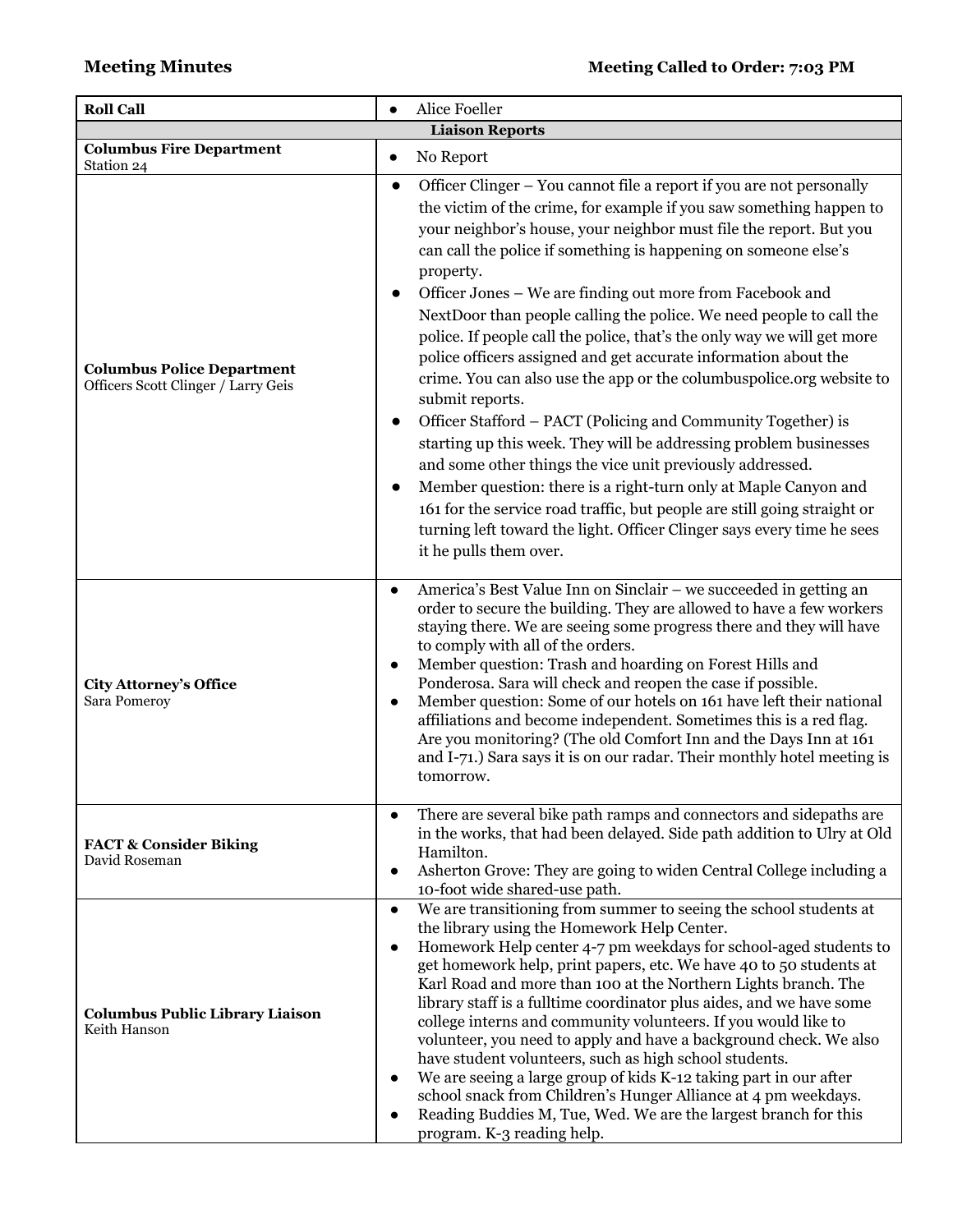|                                                                                | The new Karl Rd. building is not completely finalized, but public<br>$\bullet$<br>meetings are over, so contact Keith if you have further input. "It's                                                                                                                                                                                                                                                                                                                                                                                                                                                                                                                                                                                                                                                                                                                                                                                                                                                                                                                                                                                                                                                                                                                                                                                                                                                                                                                                                                                                                                                                                                                                                                                                                                                                                                                                                                                                                                                                        |
|--------------------------------------------------------------------------------|-------------------------------------------------------------------------------------------------------------------------------------------------------------------------------------------------------------------------------------------------------------------------------------------------------------------------------------------------------------------------------------------------------------------------------------------------------------------------------------------------------------------------------------------------------------------------------------------------------------------------------------------------------------------------------------------------------------------------------------------------------------------------------------------------------------------------------------------------------------------------------------------------------------------------------------------------------------------------------------------------------------------------------------------------------------------------------------------------------------------------------------------------------------------------------------------------------------------------------------------------------------------------------------------------------------------------------------------------------------------------------------------------------------------------------------------------------------------------------------------------------------------------------------------------------------------------------------------------------------------------------------------------------------------------------------------------------------------------------------------------------------------------------------------------------------------------------------------------------------------------------------------------------------------------------------------------------------------------------------------------------------------------------|
|                                                                                | going to be amazing." 40,000 square feet, two stories, much more                                                                                                                                                                                                                                                                                                                                                                                                                                                                                                                                                                                                                                                                                                                                                                                                                                                                                                                                                                                                                                                                                                                                                                                                                                                                                                                                                                                                                                                                                                                                                                                                                                                                                                                                                                                                                                                                                                                                                              |
|                                                                                | meeting space, etc.<br>At the Main Library we have a Carnegie Author Series on Jesmyn<br>$\bullet$                                                                                                                                                                                                                                                                                                                                                                                                                                                                                                                                                                                                                                                                                                                                                                                                                                                                                                                                                                                                                                                                                                                                                                                                                                                                                                                                                                                                                                                                                                                                                                                                                                                                                                                                                                                                                                                                                                                            |
|                                                                                | Ward, Sunday 9/22.                                                                                                                                                                                                                                                                                                                                                                                                                                                                                                                                                                                                                                                                                                                                                                                                                                                                                                                                                                                                                                                                                                                                                                                                                                                                                                                                                                                                                                                                                                                                                                                                                                                                                                                                                                                                                                                                                                                                                                                                            |
| <b>Northland Area Business Association</b><br>Dave Cooper                      | The golf outing was a big success. Thanks to all who contributed.<br>$\bullet$<br>Thanks to all who helped with the Litter clean up last month<br>$\bullet$<br>NABA Luncheon will be Sept. 10 at Ashland University's Columbus<br>Center and the speaker will be Rep. David Leland. Please accept our<br>challenge to invite a New American business owner or neighbor as<br>your guest. As a reward, your second registration will be \$5 off.                                                                                                                                                                                                                                                                                                                                                                                                                                                                                                                                                                                                                                                                                                                                                                                                                                                                                                                                                                                                                                                                                                                                                                                                                                                                                                                                                                                                                                                                                                                                                                               |
| <b>City of Columbus Community Liaison</b><br>Alfred Akainyah                   | No report<br>$\bullet$                                                                                                                                                                                                                                                                                                                                                                                                                                                                                                                                                                                                                                                                                                                                                                                                                                                                                                                                                                                                                                                                                                                                                                                                                                                                                                                                                                                                                                                                                                                                                                                                                                                                                                                                                                                                                                                                                                                                                                                                        |
| <b>Columbus Community Engagement</b>                                           | No report<br>$\bullet$                                                                                                                                                                                                                                                                                                                                                                                                                                                                                                                                                                                                                                                                                                                                                                                                                                                                                                                                                                                                                                                                                                                                                                                                                                                                                                                                                                                                                                                                                                                                                                                                                                                                                                                                                                                                                                                                                                                                                                                                        |
| Sandra R. López                                                                | <b>Selected Discussions</b>                                                                                                                                                                                                                                                                                                                                                                                                                                                                                                                                                                                                                                                                                                                                                                                                                                                                                                                                                                                                                                                                                                                                                                                                                                                                                                                                                                                                                                                                                                                                                                                                                                                                                                                                                                                                                                                                                                                                                                                                   |
|                                                                                | Franklin County Engineer Cornell Robertson                                                                                                                                                                                                                                                                                                                                                                                                                                                                                                                                                                                                                                                                                                                                                                                                                                                                                                                                                                                                                                                                                                                                                                                                                                                                                                                                                                                                                                                                                                                                                                                                                                                                                                                                                                                                                                                                                                                                                                                    |
| <b>Round Table Discussion</b><br>Franklin County Engineer Cornell<br>Robertson | Franklin County Engineer's office is similar to ODOT but on a smaller<br>scale. We are responsible for roads and bridges.<br>We work with county auditor and county commissioners to update our<br>GIS and paper maps.<br>We are conducting corridor studies on Ferris from Karl to Westerville<br>Road and in other areas in Northland. This will help determine if drainage<br>and turn signals are adequate.<br>This is how we contribute to Smart Columbus by augmenting the first<br>mile/last mile of peoples' trips.<br>We have community outreach, such as Touch-a-Truck, job shadowing and<br>STEM for students.<br>Roger thanked Cornell for participating in our July $4th$ parade with a snow<br>plow.<br>Question: How do we distinguish between city and county jurisdictions –<br>County jurisdiction roads have a solid black line on the atlas. We are<br>authorized to work anywhere within the county. We are known for<br>working well with other agencies cooperatively.<br>We write resolutions that we present to the county commissioners to<br>provide an open forum for the public to see how we intent to use the<br>funds. On complex projects among agencies we have agreements.<br>We think roundabouts are a tool for consideration, but not a cure-all.<br>Where they are a good fit, they can improve safety. Single-lane<br>roundabouts minimize decisions, and slow traffic from all directions or<br>people racing to catch a light.<br>Question: Speed limits and changing them. We've had townships that<br>want to agree to lower them but ODOT will disagree. I heard there may be<br>legislation that will allow more "home rule" on speed limits. Engineer<br>Cornell does not have an update on this. We usually do a speed study.<br>Question: On Cooper Road, which used to be Franklin County and now is<br>mixed jurisdiction. We thought it should be 35mph all the way, but it is<br>45mph. Another example is Jewett and Community Park that doesn't<br>seem to be logical. |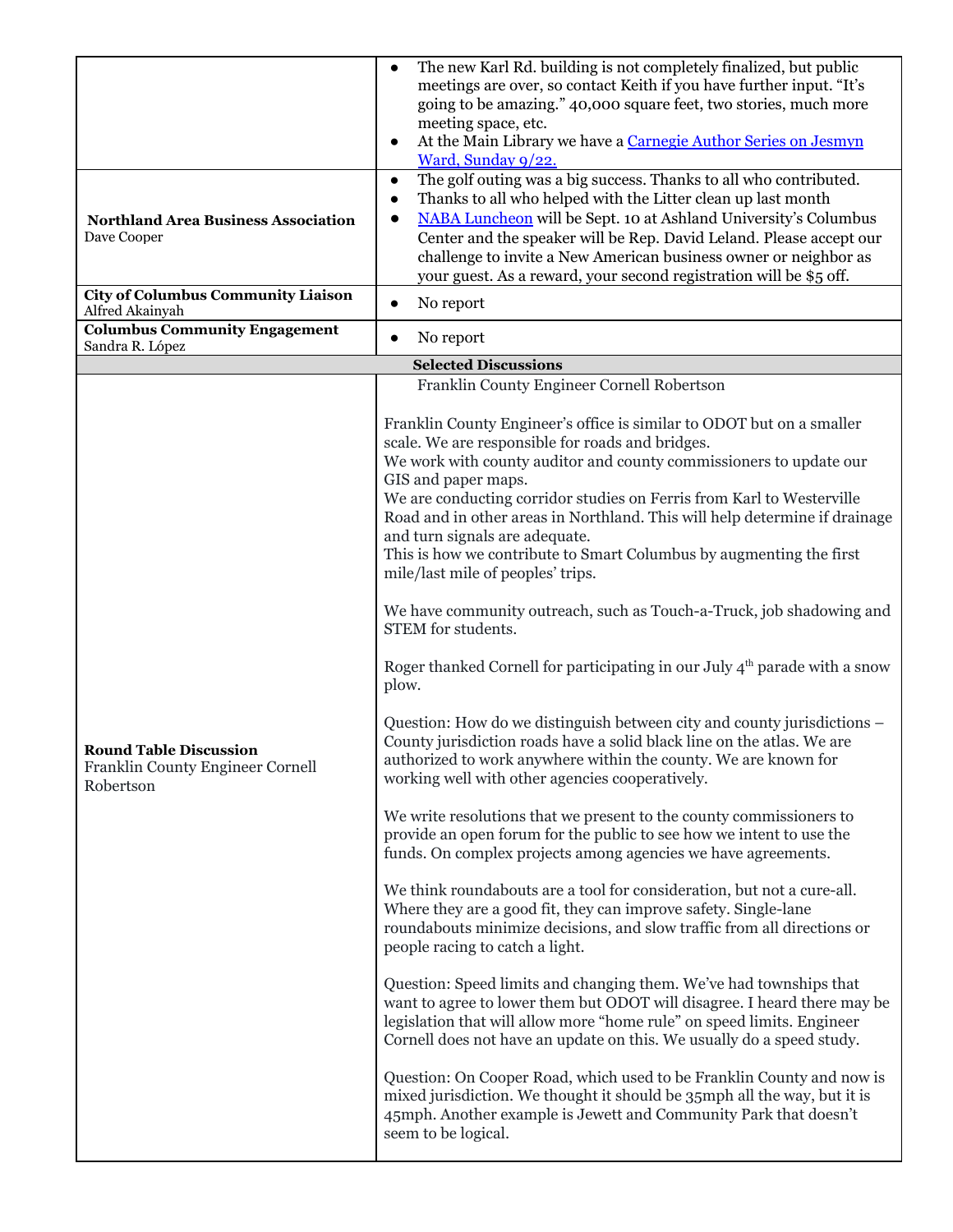|                                                                             | Question on snow plowing-how do you coordinate: We come to an<br>agreement on who is going to plow what, because it doesn't make sense to<br>stop at the corporate limit signs. We have lots of agreements that make<br>sense. We have about 800 lane miles we are responsible, but we plow<br>about 1200 lane miles because it makes more sense.<br>Question: Bike route 50 across Hoover dam pedestrian path is going to be<br>closed and there needs to be an alternate route other than Central College.<br>Question: We have four of the top fatality intersections. They were<br>improved with the red light cameras, but they took them out. What can<br>the county do to get them back? Cornell will look into that and check with<br>legal council.                                                                                                                                                                         |
|-----------------------------------------------------------------------------|--------------------------------------------------------------------------------------------------------------------------------------------------------------------------------------------------------------------------------------------------------------------------------------------------------------------------------------------------------------------------------------------------------------------------------------------------------------------------------------------------------------------------------------------------------------------------------------------------------------------------------------------------------------------------------------------------------------------------------------------------------------------------------------------------------------------------------------------------------------------------------------------------------------------------------------|
|                                                                             | <b>NCC Officer Reports</b>                                                                                                                                                                                                                                                                                                                                                                                                                                                                                                                                                                                                                                                                                                                                                                                                                                                                                                           |
| <b>Treasurer</b><br><b>Felix Quachey</b><br><b>Secretary</b>                | August was quiet in terms of expenses and revenues. We did have a<br>$\bullet$<br>misplaced check from the banquet and we had to get a reissue and<br>it's been deposited. We also had income/expense for some<br>earmarked funds for the 161 Task Force that were in a bank account<br>we didn't know about. We deposited the check and reissued to 161<br>Task Force.<br>Directors & Officers Insurance - The cost of \$774 annually was<br>$\bullet$<br>within the amount approved by vote.<br>Felix is continuing to straighten out bank accounts by the end of the<br>$\bullet$<br>year.<br>Clinton Estates needs to cash their award check. Felix needs the<br>$\bullet$<br>STEM club at Beechcroft High School to cash their check.<br>Having heard no changes or objections, the August minutes are<br>$\bullet$                                                                                                             |
| Alice Foeller<br><b>Vice President</b>                                      | approved as presented                                                                                                                                                                                                                                                                                                                                                                                                                                                                                                                                                                                                                                                                                                                                                                                                                                                                                                                |
| Roger Davidson                                                              | No report<br>$\bullet$                                                                                                                                                                                                                                                                                                                                                                                                                                                                                                                                                                                                                                                                                                                                                                                                                                                                                                               |
| President<br>Alicia Ward                                                    | • On Aug. 30 the speed limit on Old Dublin-Granville Road was<br>dropped to 35 mph.<br>September 14 <sup>th</sup> at 10 am - 2 pm The Northland Community Bazaar at<br>Epworth United Methodist Church<br>Elevate Northland's next Monthly Organizational Meeting Sept 11 <sup>th</sup> at<br>12 pm at Ashland University<br>September 28 <sup>th</sup> 12 pm Elevate Northland's Second International<br>Neighbor Potluck at Ashland University<br>• October $2^{nd}$ Meet the Candidates 6:30 Meet and Greet - 7:00 Forum<br>Featuring - City Council, School Board, Environmental Judge, Municipal<br>Judges, Franklin County Children Services Levy<br>Elevate Northland will have a class on how to leverage free library<br>$\bullet$<br>resources to help your small business. Check their website<br>elevatenorthland.org<br>Zoning training - Go to Columbus.gov/areacommissionbzstraining<br>and registration ends tonight |
|                                                                             | <b>NCC Committee Reports</b>                                                                                                                                                                                                                                                                                                                                                                                                                                                                                                                                                                                                                                                                                                                                                                                                                                                                                                         |
| <b>Independence Day Parade Committee</b><br>Web site is northlandparade.org | Thanks to all of the volunteers and committee members who helped<br>with the parade. We had a meeting Aug. 17 to go over the good and<br>things that could be improved. Oct. 26 10 a.m. to 11 a.m. at Kroger in<br>the 2 <sup>nd</sup> floor meeting room.<br>We didn't lose any money so we are going to put it to good use<br>$\bullet$<br>planning ahead and getting things in place for next year, such as<br>online payment and publicity.                                                                                                                                                                                                                                                                                                                                                                                                                                                                                      |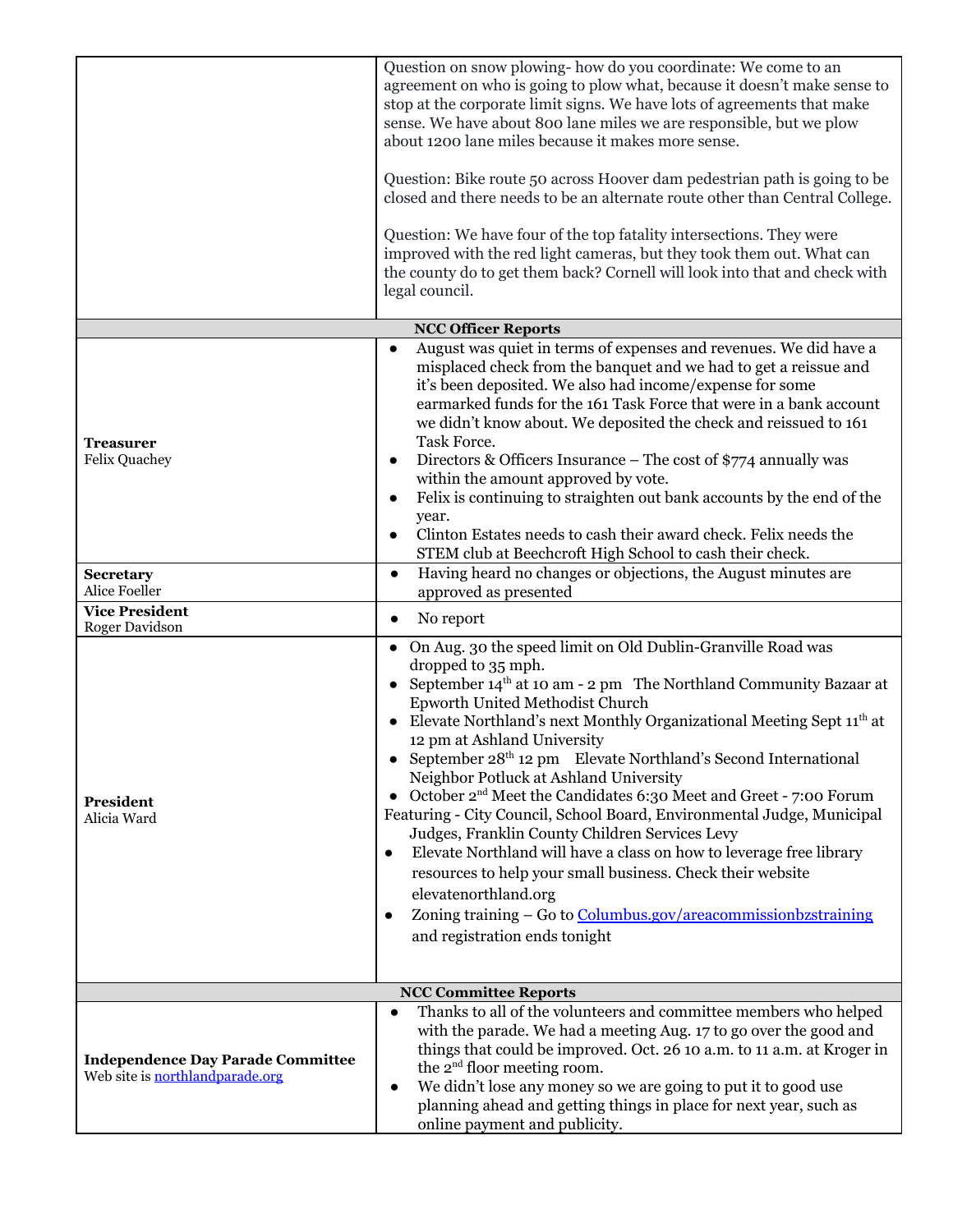| <b>Banquet Committee</b><br>Alicia Ward                        | No report<br>$\bullet$                                                                                                                                                                                                                                                                                                                                                                                                                                                                                                                                                                                                                                                                                                                                                                                                                                                                                                                                                                                                                                                                                                                                                                                                                                                                                                                                                                                                                                                                                                                                                                                                                                                                                                                                                                                                                                                                                                                                                                                                                                                    |
|----------------------------------------------------------------|---------------------------------------------------------------------------------------------------------------------------------------------------------------------------------------------------------------------------------------------------------------------------------------------------------------------------------------------------------------------------------------------------------------------------------------------------------------------------------------------------------------------------------------------------------------------------------------------------------------------------------------------------------------------------------------------------------------------------------------------------------------------------------------------------------------------------------------------------------------------------------------------------------------------------------------------------------------------------------------------------------------------------------------------------------------------------------------------------------------------------------------------------------------------------------------------------------------------------------------------------------------------------------------------------------------------------------------------------------------------------------------------------------------------------------------------------------------------------------------------------------------------------------------------------------------------------------------------------------------------------------------------------------------------------------------------------------------------------------------------------------------------------------------------------------------------------------------------------------------------------------------------------------------------------------------------------------------------------------------------------------------------------------------------------------------------------|
| <b>Development Committee</b><br>Dave Paul, Chair               | We met Aug. 28 and had five cases.<br>$\bullet$<br>Case 1 - Sharon Woods residential garage. Mr. Sullivan is a good<br>neighbor and his neighbors came to support him. He wants a three<br>car garage in a district that has mostly two-car garages. When you<br>apply for a variance, you have to state that it presents a hardship.<br>There should be something about your property that makes it<br>difficult or impossible to comply. "I want" is not a hardship<br>statement. His hardship is that he didn't want to park his truck in the<br>street. He thought it might improve traffic flow. It turns out he has a<br>very shallow property with not much backyard. That was something<br>unique about his property that led to not enough parking space. He's<br>going to come back to us with a statement of hardship.<br>Case 2 – Kroger wanted a fuel station digital sign. We approved this<br>unanimously, including changes to the site plan that were suggested<br>to them by the Development Committee.<br>Case $3$ – for a monument sign for an auto repair shop that has no<br>roadway frontage to continue to have a sign, which became part of<br>another parcel due to Swensons changes. Their request for an<br>off-premises sign we recommended approval<br>Case 4 - Twins Buick wants a second sign like their first sign on a<br>large pole. But the new sign ordinance says no new pole signs, so that<br>we can improve over time with a common aesthetic. The applicants'<br>argument was that the other dealerships have two signs that are pole<br>signs. But that doesn't mean they can put a new sign that doesn't<br>conform. The committee didn't have a problem with a second sign<br>advertising used cars, but we didn't support having the sign be a pole<br>sign. They are going to ask the Graphics Commission to give them an<br>exception.<br>Case 5 – Community Montessori School zoning change to open in<br>part of the Karl Road Christian Church at 5400 Karl Road. We<br>recommended approval.<br>Next meeting Sept. 25 |
| <b>Graphics and Code Task Force</b><br>Bill Logan, Coordinator | Sign violations (temporary signs) have been fewer than usual.<br>$\bullet$<br>No graffiti reported to me for a few months. Please report it to me if<br>you see it.<br>Zoning SR requests. Over the summer, people expanded their<br>driveway widths. We wrote them up. Code came out and cited them.<br>There is nothing in the code that prevents people from paving over<br>their entire front yard. However, code does prevent you from parking<br>a vehicle in the setback (between the sidewalk and your house)<br>except you can park one vehicle in front of your garage door. If you<br>have a two-car garage, you can park one in front of each door, but<br>you can't put cars behind other cars. So the city cited people for<br>parking the cars instead of expanding their driveways. Except people<br>have 20 days to move the vehicle. Bill would like to add something to<br>code to prevent paving the front lawn.<br><b>Additional Discussions</b>                                                                                                                                                                                                                                                                                                                                                                                                                                                                                                                                                                                                                                                                                                                                                                                                                                                                                                                                                                                                                                                                                                     |
| <b>Other Old Business</b>                                      | None<br>$\bullet$                                                                                                                                                                                                                                                                                                                                                                                                                                                                                                                                                                                                                                                                                                                                                                                                                                                                                                                                                                                                                                                                                                                                                                                                                                                                                                                                                                                                                                                                                                                                                                                                                                                                                                                                                                                                                                                                                                                                                                                                                                                         |
| <b>Other New Business</b>                                      | None<br>$\bullet$                                                                                                                                                                                                                                                                                                                                                                                                                                                                                                                                                                                                                                                                                                                                                                                                                                                                                                                                                                                                                                                                                                                                                                                                                                                                                                                                                                                                                                                                                                                                                                                                                                                                                                                                                                                                                                                                                                                                                                                                                                                         |

| Meeting Adjourned: 8:47 PM |
|----------------------------|
| <b>NCC Officer contact</b> |